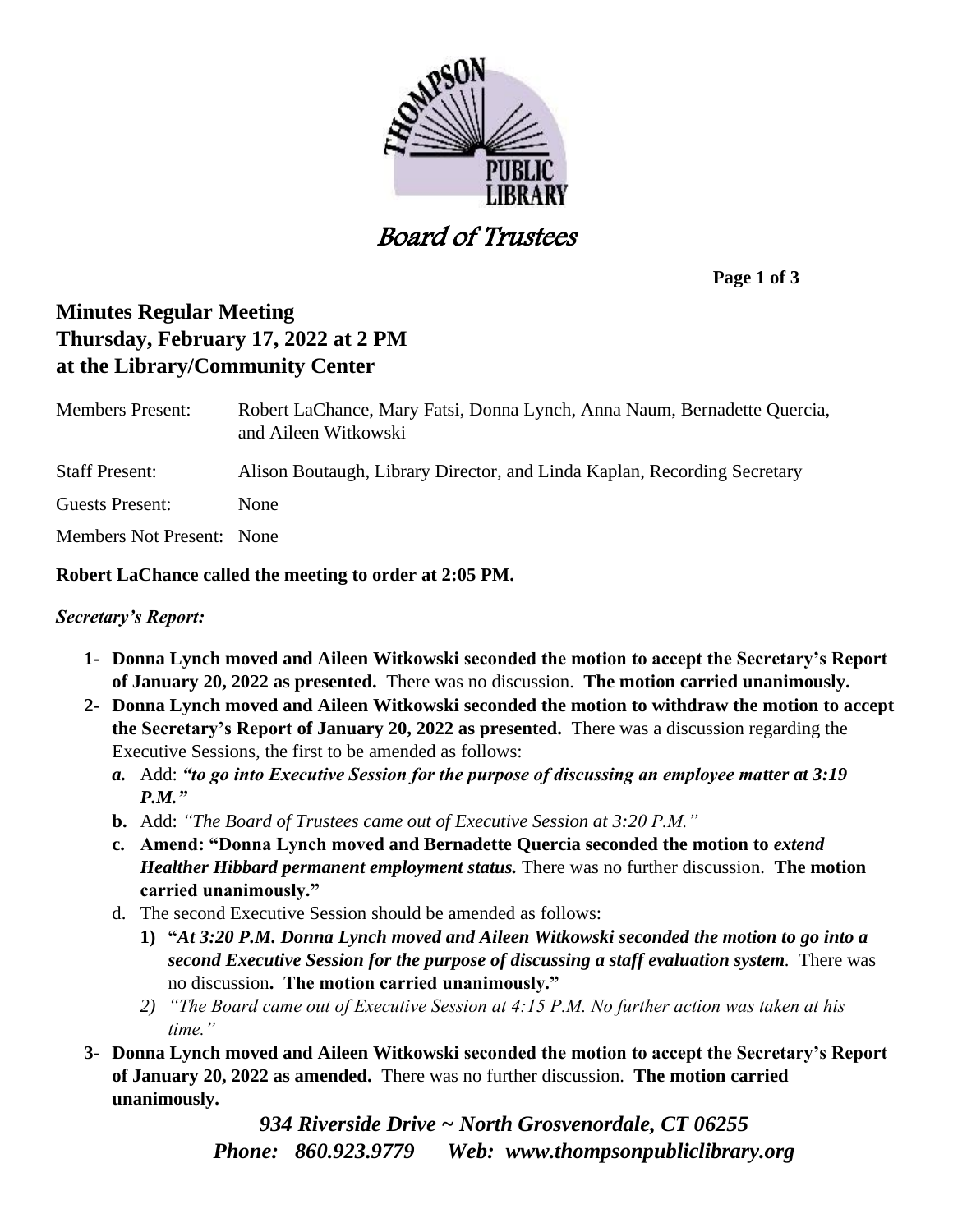#### *Executive Session***:**

**1- Anna Naum moved and Bernadette Quercia seconded the motion to add an Executive Session to the meeting agenda for the purpose of a workshop for a staff evaluation system.** There was no discussion. **The motion carried unanimously.**

# *Correspondence:* None

# *Financial Report:*

- 1- Alison Boutaugh reviewed the Financial Report, highlighting the increase in the electric bill.
- **2- Anna Naum moved and Bernadette Quercia seconded the motion to accept the Financial Report as presented.** There was no further discussion. **The motion carried unanimously.**

# *Director's Report:*

- **1-** Alison Boutaugh reviewed the Director's Report. Board members commented on the library's display case, appreciating the contents each month and observing children enjoying the displays.
- **2- Donna Lynch moved and Anna Naum seconded the motion to accept the Director's Report as presented.** There was no discussion. **The motion carried unanimously.**

# *Old Business:*

**1-** Buildings and Grounds Updates: a. Alison Boutaugh mentioned that the alarm panel and sprinkler system was recently resolved.

# *New Business:*

*1-* **Donna Lynch moved and Aileen Witkowski seconded the motion to spend up to \$1000 from the Trust Fund for Alison Boutaugh to attend the virtual Computers in Libraries Conference in March and for a maximum of 4 library staff members to attend the CT Library Conference in Hartford in early May.** Alison Boutaugh discussed the benefits of attending the conferences. There was no further discussion. **The motion carried unanimously.**

# *Citizens' Comments:* None

# *Trustees' Comments:*

- **1-** Robert LaChance discussed the budget presentation and brought up the need to plan projects that require attention, using the funds in the Capital Budget Fund.
- **2- Donna Lynch moved and Bernadette Quercia seconded the motion to authorize Alison Boutaugh to use the Capital Budget Fund to replace three items, specifically the boiler, front doors, and telephone system.** There was no further discussion. **The motion carried unanimously.**

*934 Riverside Drive ~ North Grosvenordale, CT 06255 Phone: 860.923.9779 Web: [www.thompsonpubliclibrary.org](http://www.thompsonpubliclibrary.org/)*